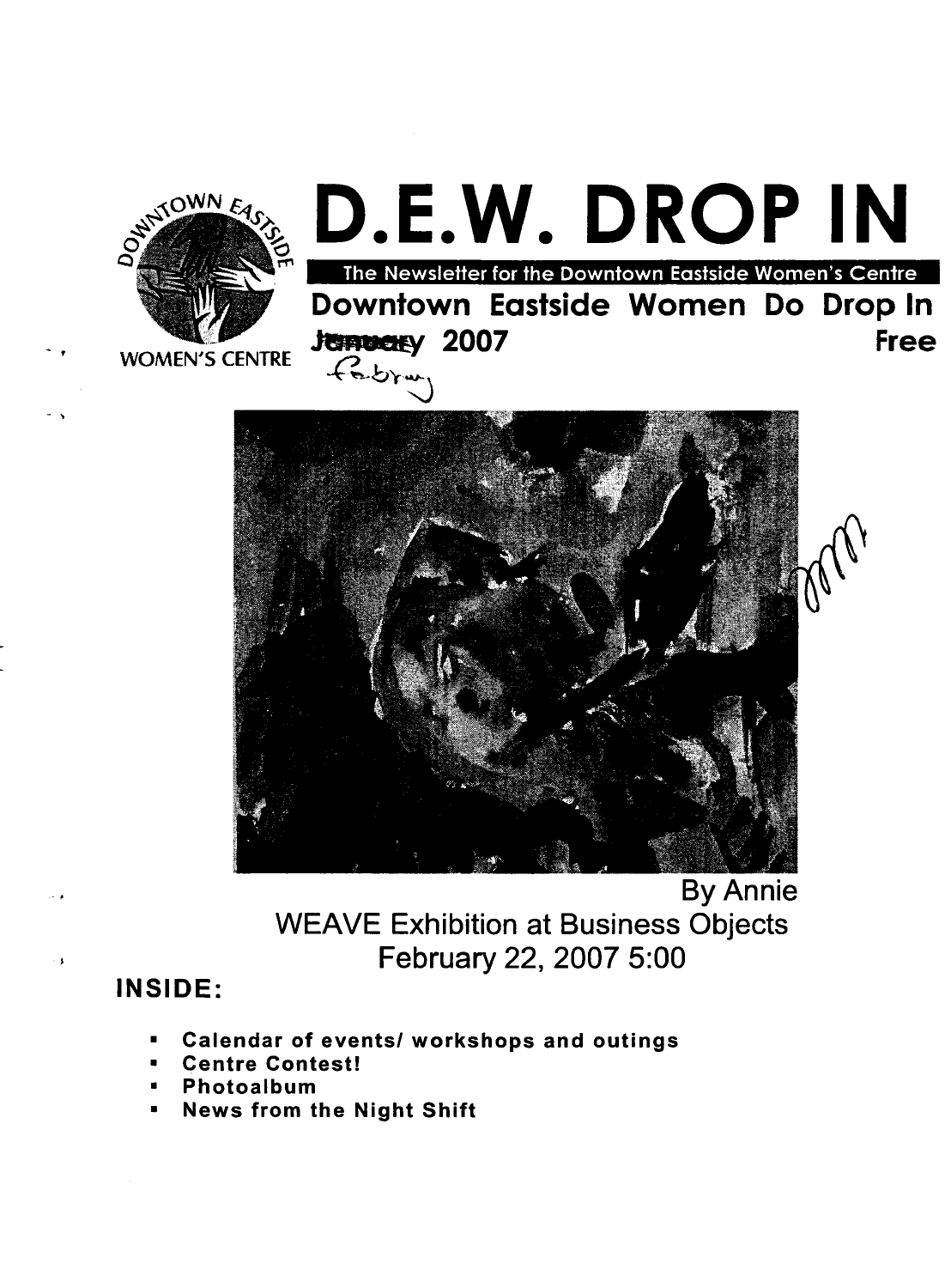#### Sunday, February 4, 5:00

BIG Art workshops with Cynthia Low - bring found objects.

Create collaborative art for exhibition!

### Saturday, February 10 & 17, 5:00

BIG Art workshops Create collaborative art for exhibition!

#### Wednesday, February 14, 12:00

#### 16th Annual Memorial March

lOAM Breakfast at the Centre. Feast at the Japanese Hall at 3PM

#### Sunday & Monday, Feb. 18 12-5 & Feb. 19 10-5

#### SHOPPING EVENT AT THE CENTRE

Get a pair of new shoes and new clothing items. Sign up for a designated shopping time on the day of the event.

#### Sunday, February 18, 5:00

, .

#### Community Kitchen

Share skills and tips for cooking and nutrition. Cook together for take out and eating in!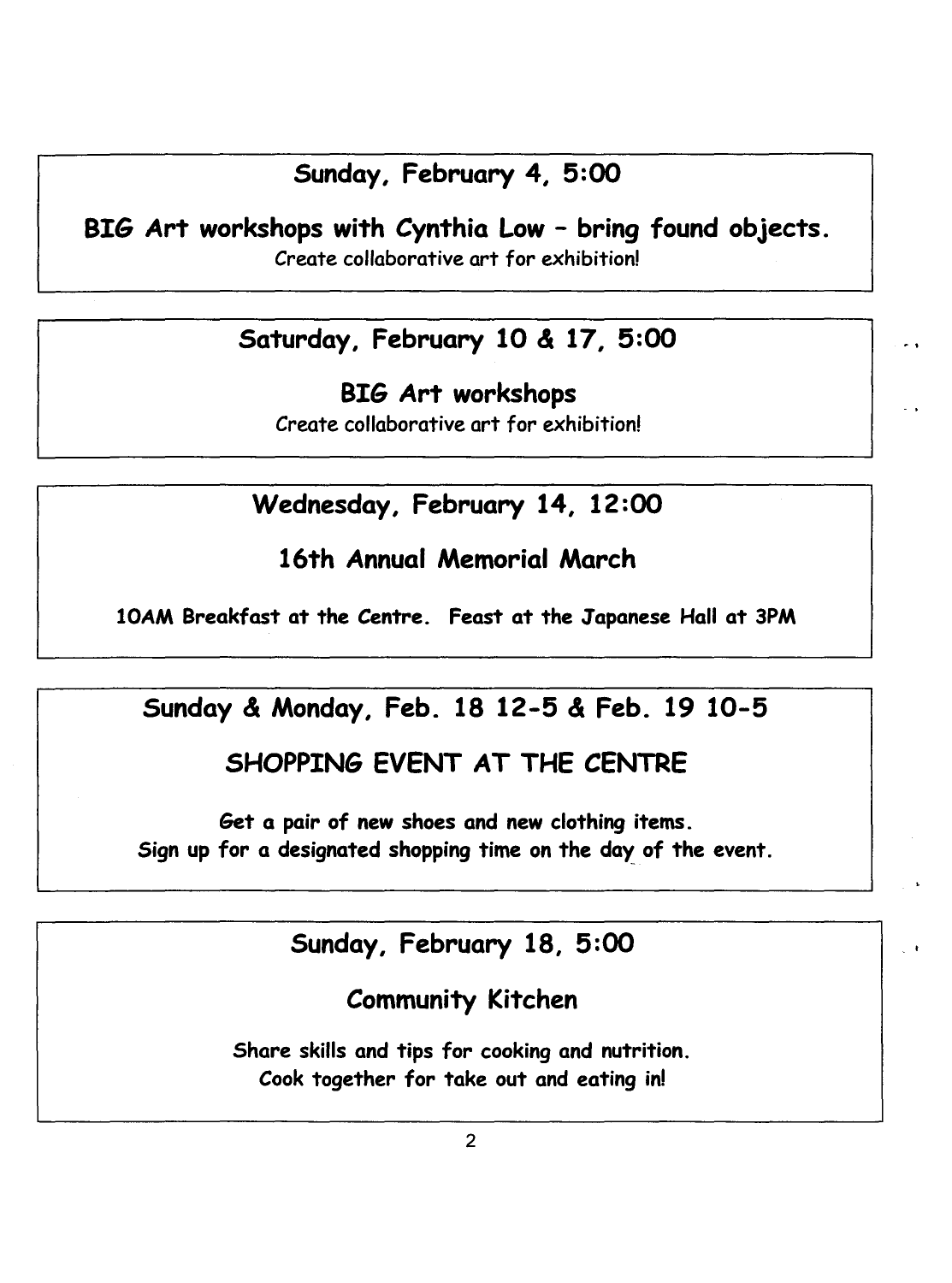#### **News from the Management Team**

The Centre is now open 14 to 16 hours a day, it has been relatively smooth compared to the incredible stress and hardship women from the community are experiencing. There are 6 new staff in the Centre who mostly work in the evenings. They have been doing an amazing job considering they received very little training and had to start almost immediately with minimal support! Thank you to all the staff who have helped in so many ways  $-$  cleaning toilets, mapping floors, hauling garbage  $-$  it is not in any job description but everyone has the best interest of the Centre in mind.

There have been some confusion regarding the policies and procedures of the Centre because of the emergency shelter. We would like to clarify that the function at night, the Emergency Shelter is radically different from Centre operations during the day when we are a Drop In Centre.

The barring guidelines are different for the night time Emergency Shelter, women are rarely barred for more than a night. If a woman is particularly difficult and causing a risk to others, she will be asked to leave. She can usually access the DEWC ES again the following night.

Barring either from the Drop In or the Shelter are separate matters, if someone is barred from the Drop In it does not mean that they cannot access the shelter. The DEWC Emergency Shelter is primarily for women who are homeless and/or at risk for homelessness and violence. This is not a social gathering place for women to hang out. The role of the Emergency Shelter is to maintain a safe refuge for homeless women. To this end the ES is open 11 pm until 8am. At 4am the doors are closed to ensure that women sleeping in the shelter are not disturbed and women are not coming in after 4am to sleep. When this happens it is extremely difficult to get women up at 7am because they have not had adequate rest.

The ES is for women who cannot find housing anywhere else or need refuge from violence immediately. Where possible shelter staff will find alternate emergency shelter  $-$  that have real beds and shower facilities! Most of the women using the Centre as a Shelter have very complex challenges this includes difficult behaviours, mental health and addictions. These are also women who have been extremely traumatized and exploited, they have acquired skills and attitudes to survive that may not be 'nice' or in line with Centre guidelines. Our main priority is to keep them safe through the night, but not if they are a risk to others and staff.

 $\ddot{\phantom{a}}$ 

We will continue to work collaboratively with staff and members to ensure that the services are relevant and consistent with the Centre mission remembering that rules are there to help people for the community good NOT used against us.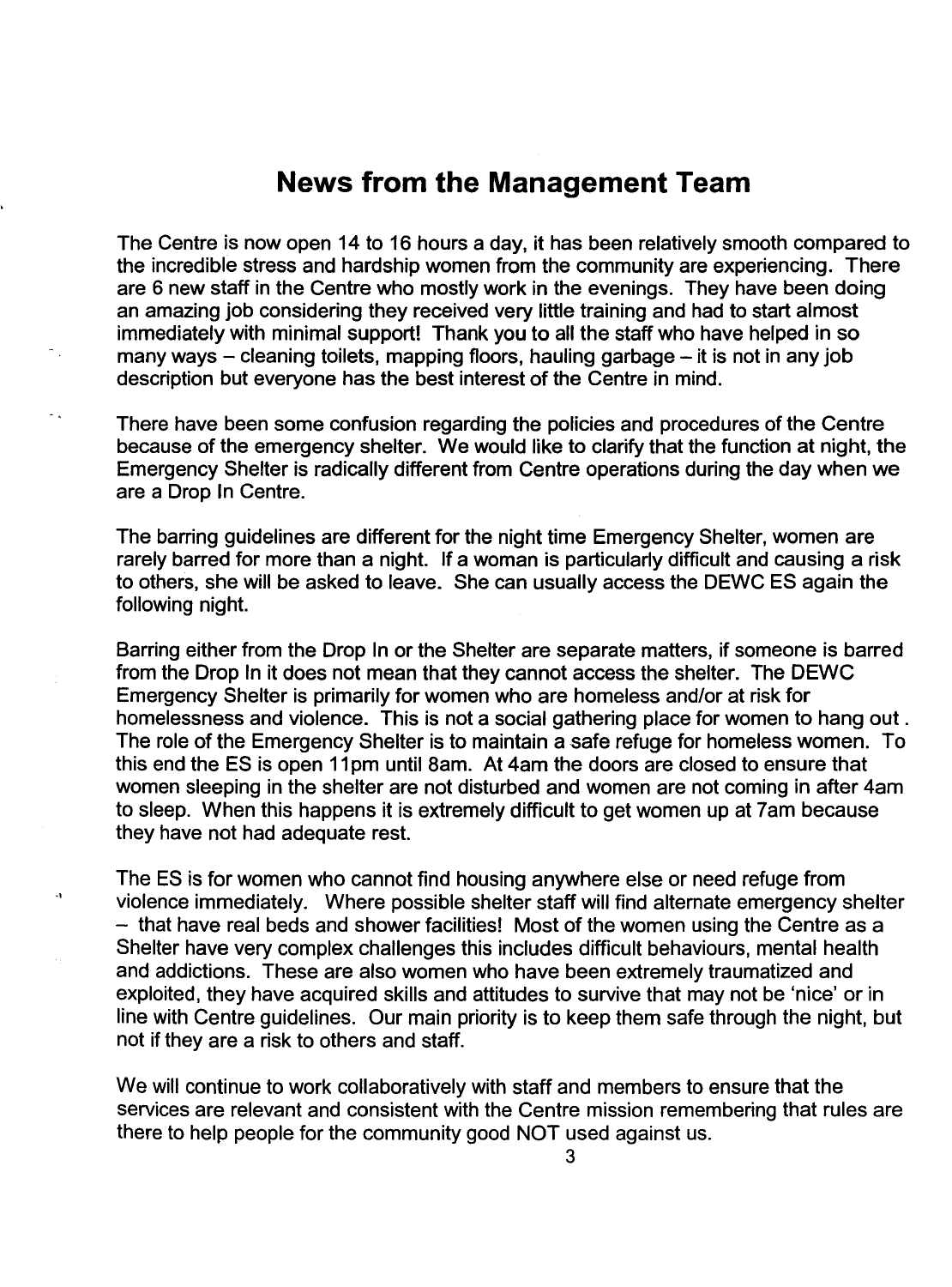#### **HEAR OUR SPIRITS CALL**

(Dedicated to the  $16<sup>th</sup>$  annual women's Memorial March)

We were Mothers Daughters Sisters Lovers We were

> Hear Our spirits call Hear Our prayers

We pass the torch to you You are Our voice You raise the flag Against ignorance and apathy Against cruelty and greed Against systemic racism and gender bias In this city In this country and all around the world

> We are with you We walk beside you in spirit We hear your cries We know your fears We see your tears

For We are in the morning light We are in your joy and in your pain And as you gather to fight the fight We are in the sunlit rain

You know Our story We ask that you walk in glory

Walk for Our children They are Our future They will be Mothers Daughters Sisters Lovers Hear their prayers

Walk for peace Walk for Justice Walk for Equality Walk for Opportunity Walk for and in Our memory

> Someday soon Voices will rise We have Our freedom We have victory

**Dalannah Gail Bowen**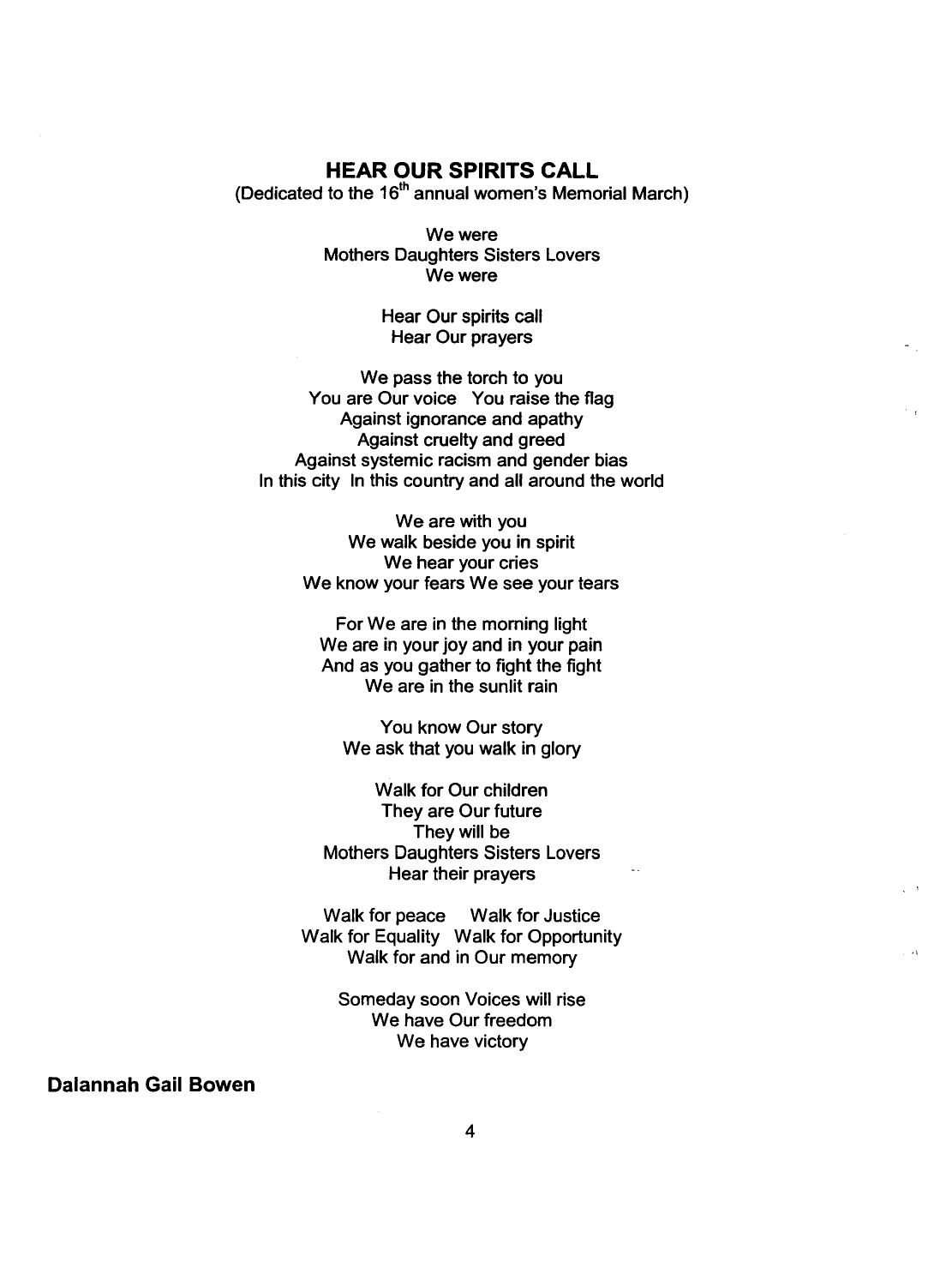

"

#### Moonlight Report

From Caren Matticks

I was happy to hear that OEWC had received funding to keep the emergency shelter open till March 31st. I had faitl in our management team, staff, elders and everyone else involved to keep the shelter open. What an amazing group of women, now that I have acknowledged how truly amazing you all are, can you do it again. Extend the closure indefinitely.

As you know the shelter is open from 11 :OOpm to 8:00am, doors are locked at 4:00am If you are not in the Centre by that time you will not be able to access the Centre. This is so that women are able to sleep undisturbed.

I would like to thank all of the women who volunteer at night, you are what keeps the Centre going. In appreciation for all your hard work there will be a pizza and pop night on the Tuesday before cheque issue day at 9pm. Please see me if you plan to attend.

Lately, there have so many random acts of kindness in the Centre. Just to mention a few;

- A woman came into the Centre soaking wet, her pants were wet and there were no pants in the clothing room. Another woman gave her an extra pair she had,
- probably one of very few pieces of clothing' she herself owned.
- Women often give up their blankets for others who have none.
- One of our members bakes cakes and cookies and donates then to the Centre every night for the women.
- Thank you to FN who gave the Centre \$100.00 after she spent 3 nights here when she really needed it. She came into some money and wanted to give back to the Centre!

There are so many women who are caring, helping each other, it is nice to see - Here's to Random Acts of Kindness!

#### **EMERGENCY** SHELTER HOURS

EVERY NIGHT

 $11:00PM - 8:00AM$ 

SOUP SERVICE WATER AND TEA

NO CLOTHING ROOM NO SHOWERS NO TELEPHONES OR **COMPUTERS** 

**Caren 6 - Expanding Service Caren 6 - Expanding Service Caren 6 - Expanding Service Caren 6 - Service Caren 6**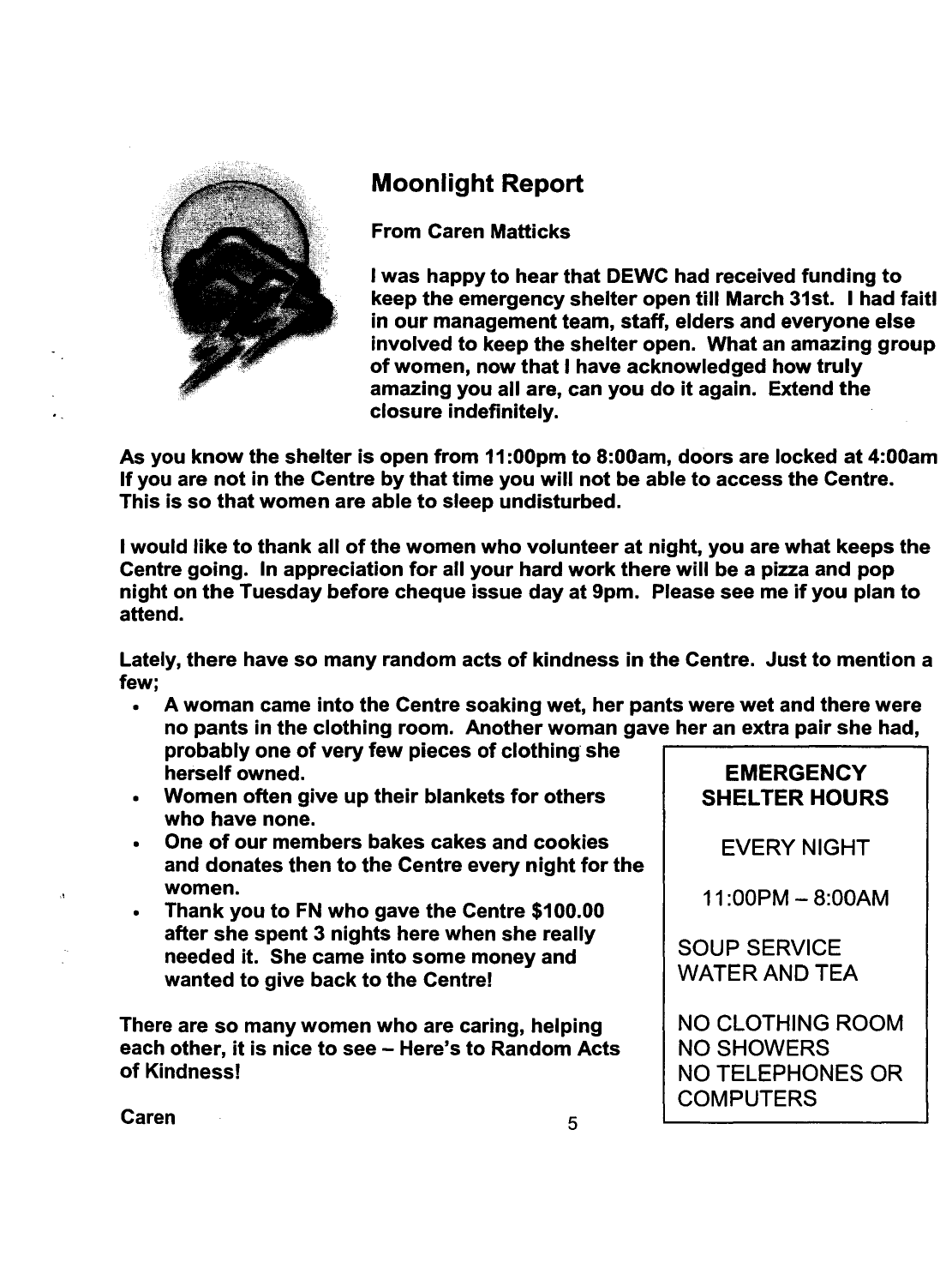#### Diabetes Workshop Update

In October the DEWC hosted a diabetes workshop with ADAPT at Native Health.  $7 - 10$ women participated and many more dropped by for information and to check out the displays.

The discussions touched on many aspects of diabetes prevention and certain tools that can be helpful in managing diabetes. Some warning signs include;

| Being thirsty a lot;      | Blurred vision;                               |
|---------------------------|-----------------------------------------------|
| Having to pee often;      | Infections that do not heal:                  |
| Gaining or losing weight; | Cuts and bruises that heal slowly;            |
| Getting tired;            | Tingling and numbness in the fingers and toes |

Reducing sugar intake is the easiest way to manage diabetes, we looked at how much sugar is in the common drinks that we have each day;

|                            | Sugar    | <b>Calories</b> | <b>Best Choice</b>                    |
|----------------------------|----------|-----------------|---------------------------------------|
| <b>Timmy Double Double</b> | 5 tsp    | 150             | Use milk and sweetner (0 sugar, 7cal) |
| Apple Juice box            | 6 tsp    | 90              | Fresh apple (5tsp, 70 cal)            |
| 1 can Pop                  | 9 tsp    | 150             | Diet pop (0 tsp, 0 cal)               |
| Snapple Ice tea            | $12$ tsp | 190             | Diet ice tea (0 tsp, 0 cal)           |
| Powerade                   | 12 tsp   | 250             | Water (0 tsp, 0 cal)                  |
| <b>WATER WINS!</b>         | $0$ tsp  |                 |                                       |

The facilitators also told us of the various neighbourhood resources that help people who are living with diabetes and all the challenges that come with the disease. Did you know that Buckshon Pharmacy has a walking program twice a week for people with diabetes. A healthy diet and regular exercise are important parts of managing diabetes – and highly recommended for everyone! ADAPT also hosts a community kitchen twice a month to assist people who have diabetes.

Debbie V attended the workshops and this is what she had to say;

Ruth: Why did you go to the workshop?

Debbie: To know more about my diabetes...what it's all about.

R: What did you learn?

D: About the potential complications and health risks that come with having diabetes. It was good to know so you can be ready and good to know so that you can recognize early warning signs of you own complications and know what to do. For example to go to the doctor and follow her instructions and advice.

R: What did you enjoy most about the workshops?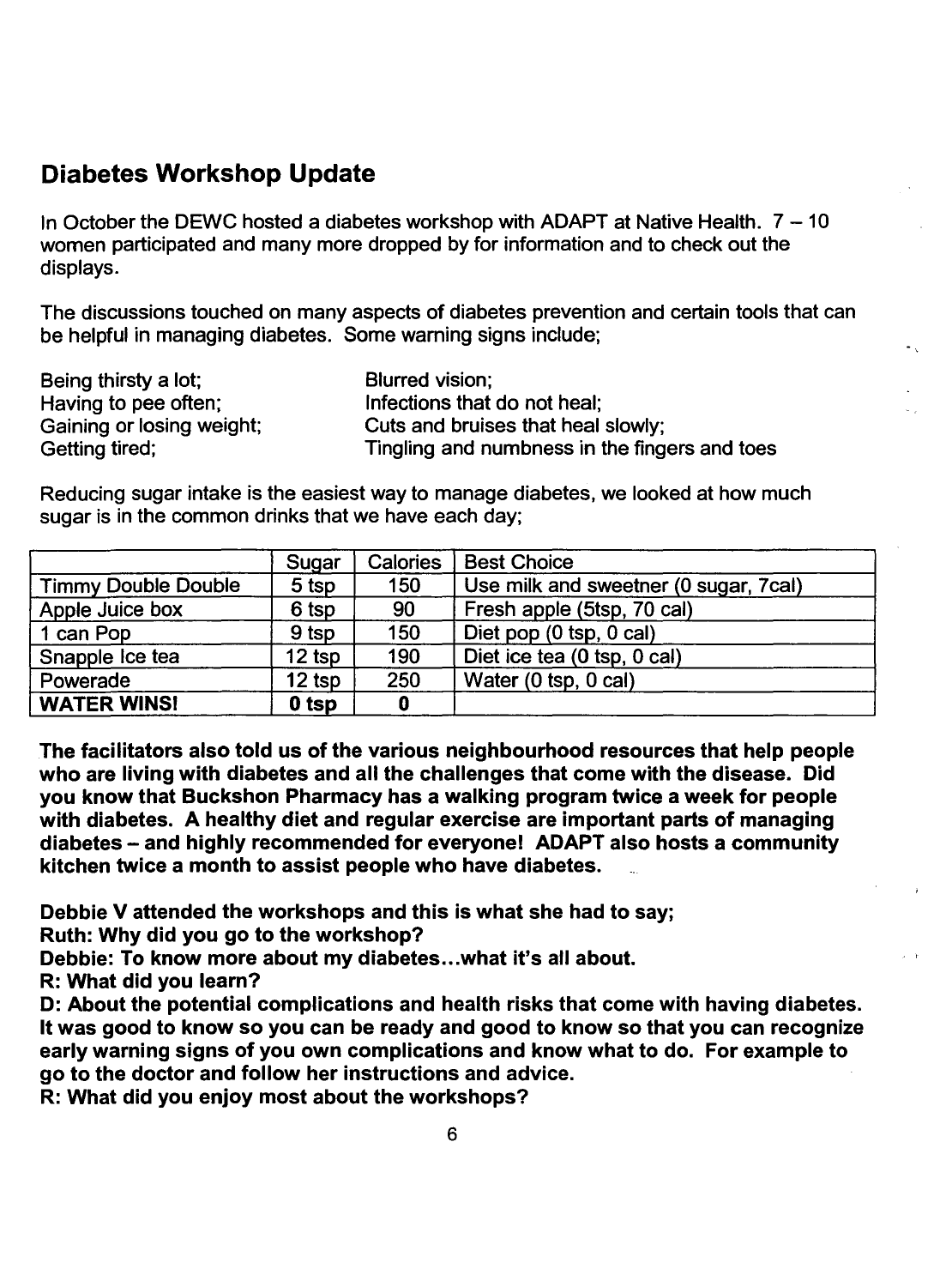D: The display about the sugar content in drinks. The information was good. When it was your turn to talk they gave good support; they listened to what we said; they took notes. Each woman was allowed to talk about her own situation; share her own story about diabetes.

R: What was the most useful information?

D: Everythingl... And I wish they could come here and have an evening meeting like they do other groupsl

We will be arranging other afternoon workshops like this one. In the meantime check out Buckshons Pharmacy's walking group and the ADAPT community kitchen. If you want to start a diabetes exercise group at the Centre please speak to Sara.



Dear women,

 $\ddot{\phantom{a}}$ 

 $\overline{\phantom{a}}$  ,

 $\ddot{\phantom{1}}$ 

I am excited to be starting the Power of Women to Women Project here with you this month.

The POW2W is a social justice group aimed to empower us to create social change in our lives and communities. Some of the topics we discuss are homelessness, poverty, violence, media, colonialism, policing, government structures, the economy, and much more.

We try to understand how these different systems and structures affect our lives. We also discuss ways to strengthen ourselves collectively so we can act and be heard in transforming these structures.

The group includes outings, movies, discussion, theatre, guests, and much more.

This is currently an open group that meets on Wednesdays evenings and the Sunday after check-day from 5pm-8pm (Dinner from 5 pm-6 pm). Cecily and I will co-facilitate the evening groups.

All women are welcome and bring your ideas, thoughts, and stories!

For more information, questions, or your ideas for this project, come talk to me (Sundays-Wednesdays) or email me at project@dewc.ca or call 604-681-8480 x 234.

Create the change you wish to see in the world!

Harsha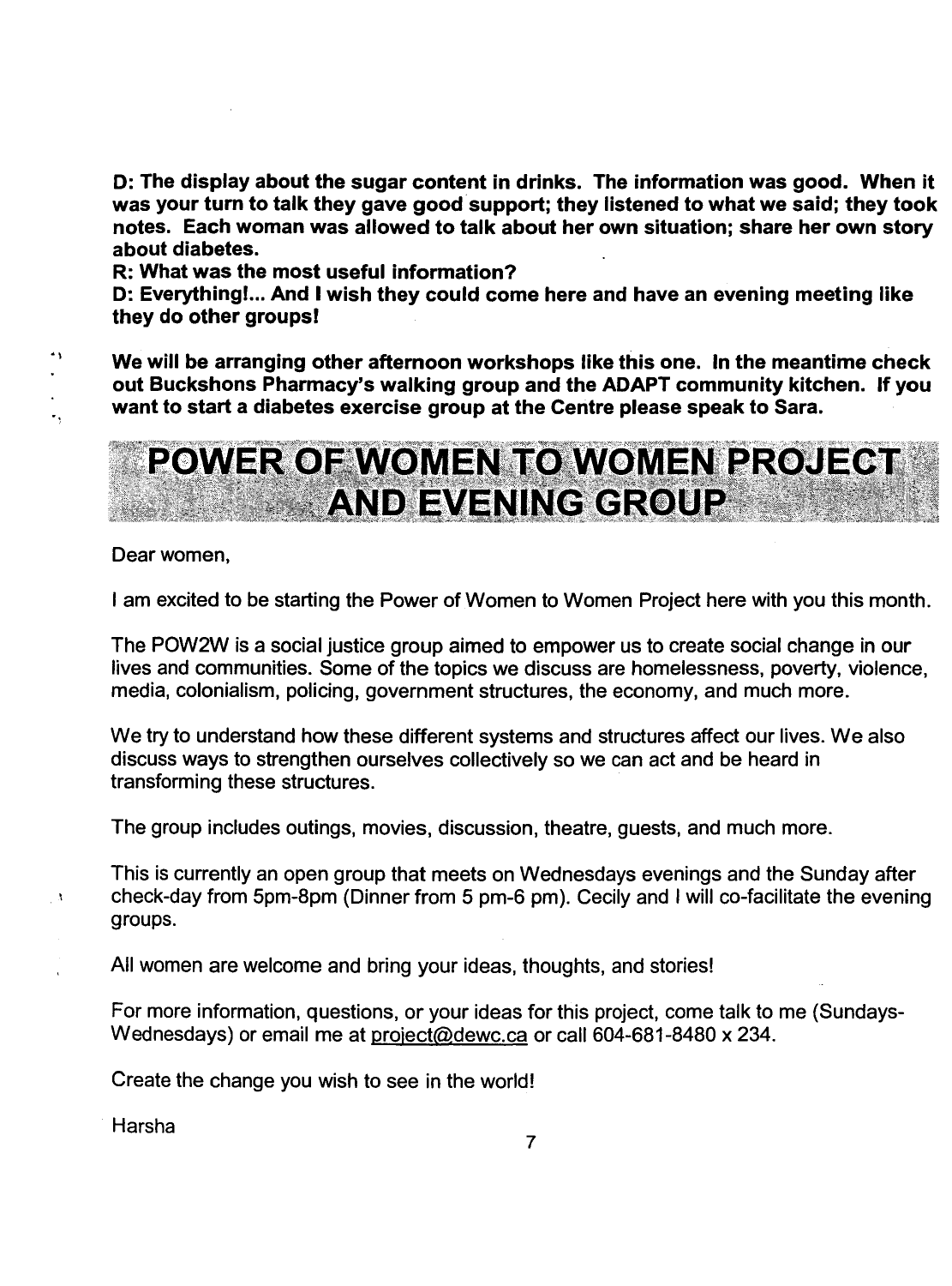## DOWNTOWN EASTSIDE WOMEN'S CENTRE

2:00 Video 10:00 Massage 2:00 Karaoke 2:00 Karaoke 2:00 Karaoke 2:00 Karaoke 2:00 Karaoke 2:00 Karaoke 2:00 Karaoke 2:00 Karaoke 2:00 Karaoke 2:00 Karaoke 2:00 Karaoke 2:00 Karaoke 2:00 Karaoke 2:00 Karaoke 2:00 Karaoke 2:

1:30 CWG<br>
12:00 SHOPPING 10:00 SHOPPING 12:00 Street Nurse

2:00 Video <br>5:00 Community 5:00 POW2W 5:00 BWSS

2:00 Video 2:00 Bingo

3:30 Volunteer Meeting | S:00 BWSS

25 26 27 28

1:30 CWG 10:00 Art 10:00 S & M 2:00 Crochet

Workshop - Cynthia 3:15 Grief and Loss Finding dawn at Camagie

5:00 BWSS

5:00 BWSS

EVENT EVENT 2:00: Bingo<br>
2:00 Video WEAVE Exhibition<br>
2:00 Video WEAVE Exhibition

5:00 Community 5:00POW2W 5:00 BWSS . Kitchen ,

302 Columbia Street, Vancouver

1:30CWG

LUNAR NEW YEAR

### **LUNGH SERVED** DAILY AT 12:30-1 :45

2:00 Beading 2:00 Video

1  $\begin{array}{|c|c|c|c|c|}\n1 & 2 & 3 \\
2 & 3 & 3\n\end{array}$ 

5:00 Healing Circle | NO TAIKO

 $\epsilon_{\rm s} = \frac{1}{2}$ 

10:00 Painting

12:00 Street Nurse 5:00 Healing Circle 5:00 Taiko Closed 5:00 'BIG' Art

2:00: Bingo **Nomen and Girls** 2:00: Bingo **Nomen and Girls** 2:00: Bingo **Nomen and Girls** 2:15 Grief and Loss **Communist Communist Communist Communist Communist Communist Communist Communist Communist Communist Communist C** 

REGULAR PROGRAMMING

Chinese Women's Group (CWS) -Open to women whose first language is Chinese with a focus on cultural awareness, advocacy, and social events. Massage - Every Tuesday from 10 - 12

Grief and Loss Group - Every Tuesday at 3:15 Street Nurses, Christina or Liz, scheduled to be announced Karaoke - Sing a tune from all the ages with Reta and Jem. Every second Wednesday from 2-4:30

#### ARTS & CRAFTS WORKSHOPS

Art - Join Tara and the WEAVE project for all types of Artmaterials supplied- every Monday and Thursday - 10:00 am. Sewing Circle with Freeda- Every Tuesday morning, 10:00am. Crochet with Anna & Freeda-Every Wednesday, 2:00pm. Beading with Leona- We're Back! Every Friday at 2:00pm.

#### EVENING PROGRAMMING

Tuesdays - Battered Women Support Services - Support fOI women experiencing violence.

Wednesdays - Power of women2women - social justice group and other activities from 5-8:00

Thursdays - Healing Circle - except the day after Welfare. Fridays - Taiko Drumming - For anyone who would like to learn taiko and perform.

Community Kitchen - Once a month, come out to make a meal together and pack some for home. All ingredients provided

NOTE: CENTRE WILL START CLOSING ON CHEQUE DAY FOR STAFF MEETINGS, INSTEAD OF THE THURSDAY AFTER CHEQUE DAY. SORRY FOR ANY INCONVENIENCE.

• PLEASE NOTE THAT THE CENTRE IS OPEN UNTIL 5:00 PM BUT DOORS WILL BE LOCKED AT 4:45

4 7 8 9 10

11 12 | 13 | 14 | 15 | 16 | 16

18 | 19 | 20 | 21 | 22 | 23 | 24

12:00 SHOPPING | 10:00 SHOPPING | 12:00 Street Nurse | | 5:00 Outing to | 5:00 Taiko - OPEN

12:00 street Nurses | 2:00 Karaoke

3:15 Grief and Loss | 5:00 POW2W

5:00 'BIG' Art | 2:00: Bingo | 4:00 POW2W Movie – | Workshop

1:30 CWG | 10:00 Art | 10:00 Sewing | | 2:00 Beading | 2:00 Video

2:00 Video 12:00 Street Nurse 12:00 5:00 Taiko - OPEN 5:00 Young

10:00 Massage CENTRE CLOSED AT 5:00 Healing Circle<br>12:00 Street Nurse 12:00

FEB. 14TH MEMORIAL<br>MARCH

10:00 Art 10:00 Sewing CENTRE CLOSED 10:00 Painting 2:00 Beading 2:00 Video

10:00 Art 10:00 Sewing 2:00 Crochet 10:00 Painting 2:00 Beading 2:00 Video

14<br>10:0 Centre Breakfast 10:00 Painting

| <b>SUNDAY</b> | <b>MONDAY</b>   | <b>TUESDAY</b>  | WEDNESDAY       | <b>THURSDAY</b> | FRIDAY          | <b>SATURDAY</b> |
|---------------|-----------------|-----------------|-----------------|-----------------|-----------------|-----------------|
| 12:00-5:00*   | $10:00 - 5:00*$ | $10:00 - 5:00*$ | $11:00 - 5:00*$ | 10:00-5:00*     | $10:00 - 5:00*$ | 12:00-5:00*     |

604.681.8480 ALL SPECIAL/NEW EVENTS ARE IN BOLD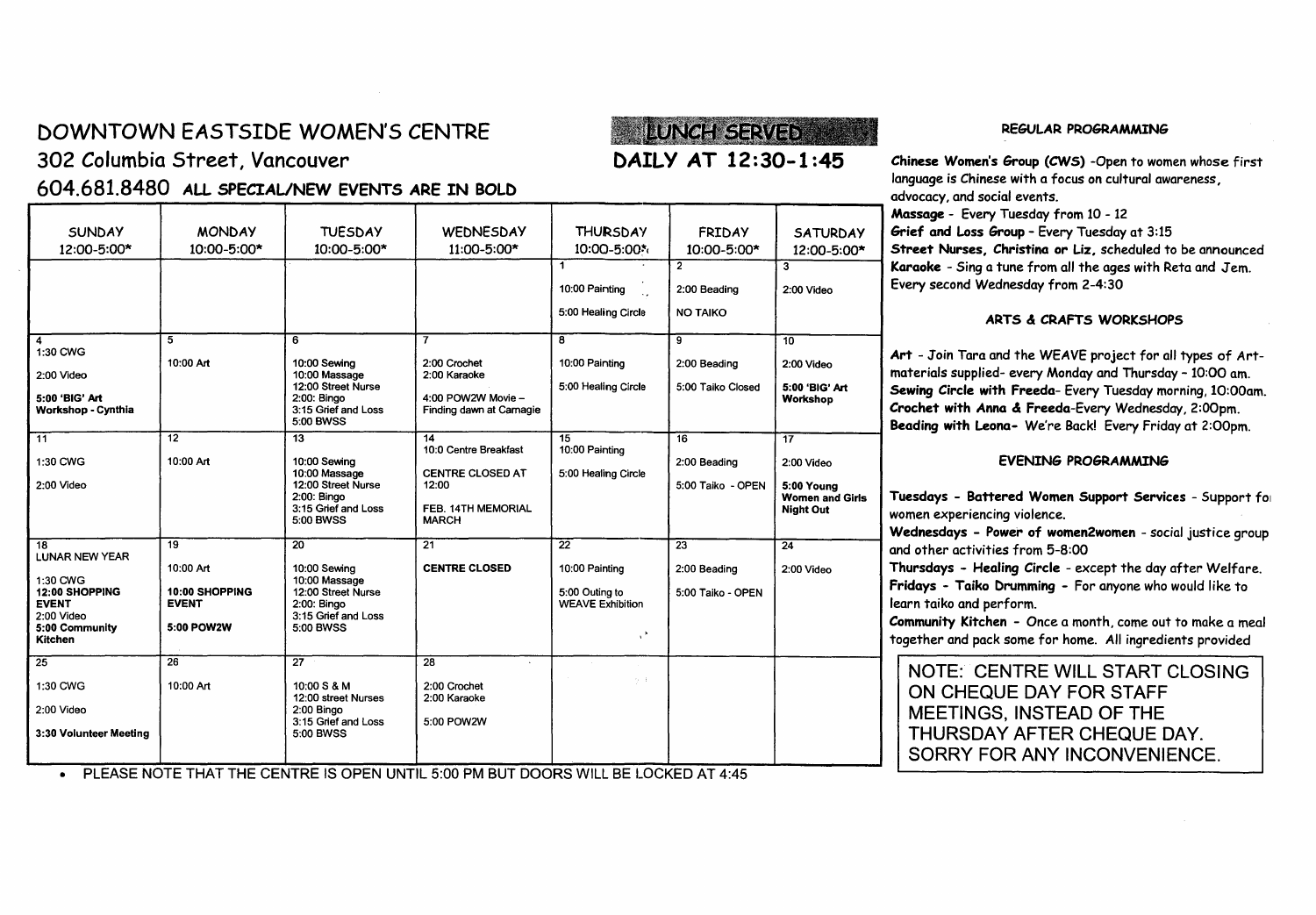

 $\ddot{\phantom{0}}$ 

## DEWC SHOPPING BAG EVENT Sunday Feb. 18th  $12 - 5$ Monday Feb. 19th  $10 - 5$

Due to lack of space and volunteers the event has been rescheduled for this month. Sorry for the inconvenience and thank you for your patience! You will not be disappointed, we have saved lots of great new clothing.

All shoppers have to sign up for a time on the day of the event. Time slots will be on a first come first served system basis. You will be given a ticket with your time. If you miss your assigned time you will have to sign up again. Each woman will have 15 minutes to select 3 items of clothing.

Reminder: that you will be asked to leave all bags, carts and boxes at the coat check before entering the clothing areas. HAVE FUN!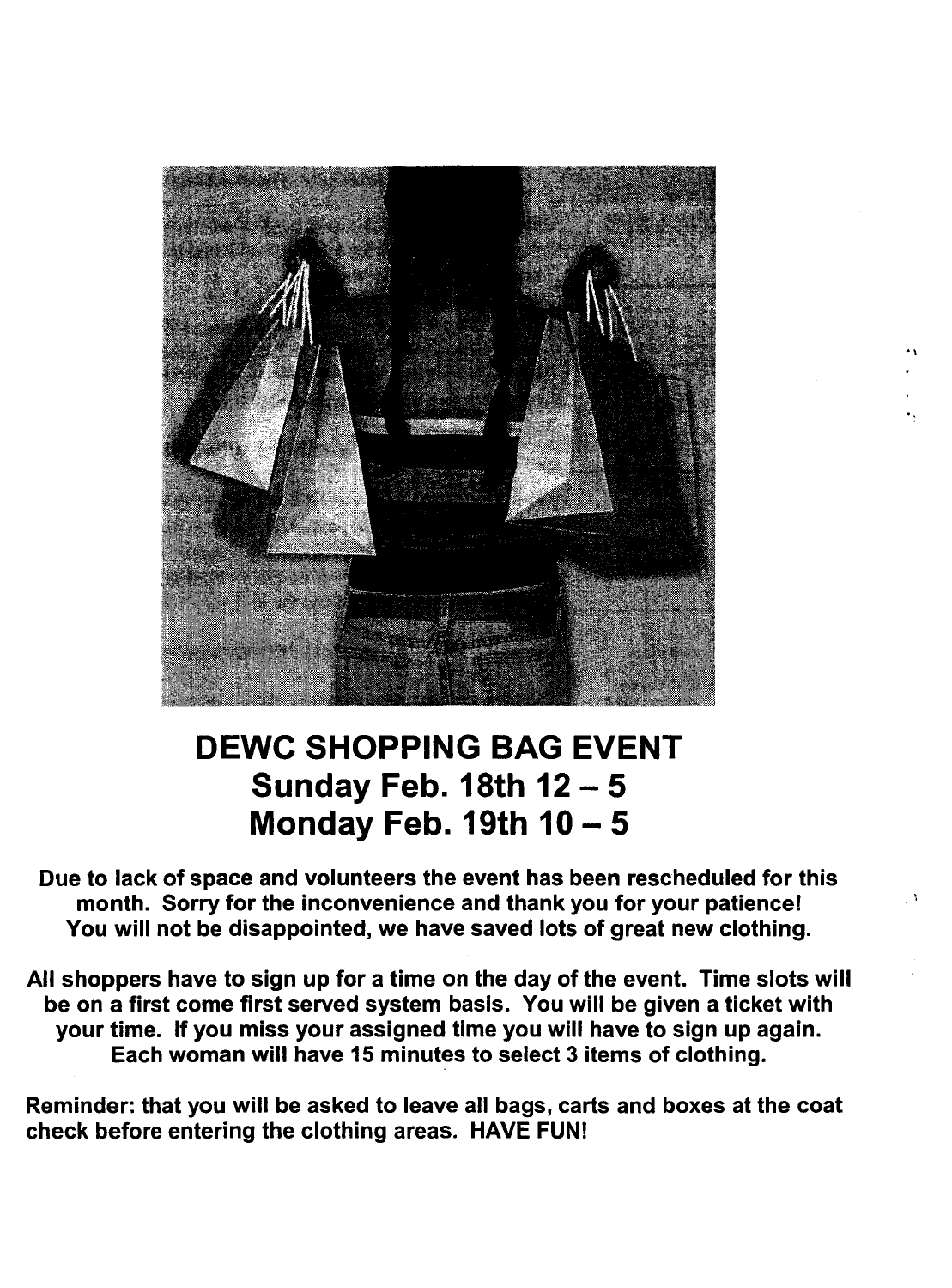# WEAVE Women Engaged in the Arts Vision and Empowerment

Opportunities for creative expression. Opportunities for exhibition of women's work. Opportunities for making some money.

ě

## BIG ART WORKSHOPS

## Sunday Feb. 4 with Cynthia Low Find and Fix

Bring items that you have found on the streets, we will use them to create an collaborative art piece for the exhibition at Business Objects.

### Saturday Feb. 10 with Rose Spahan Self Portraits

Create self portraits with paints and pastels.

**SEE BEYOND: An Art Exhibition** 

FEBRUARY 22, 2007 AT 5:00

Rides from the Centre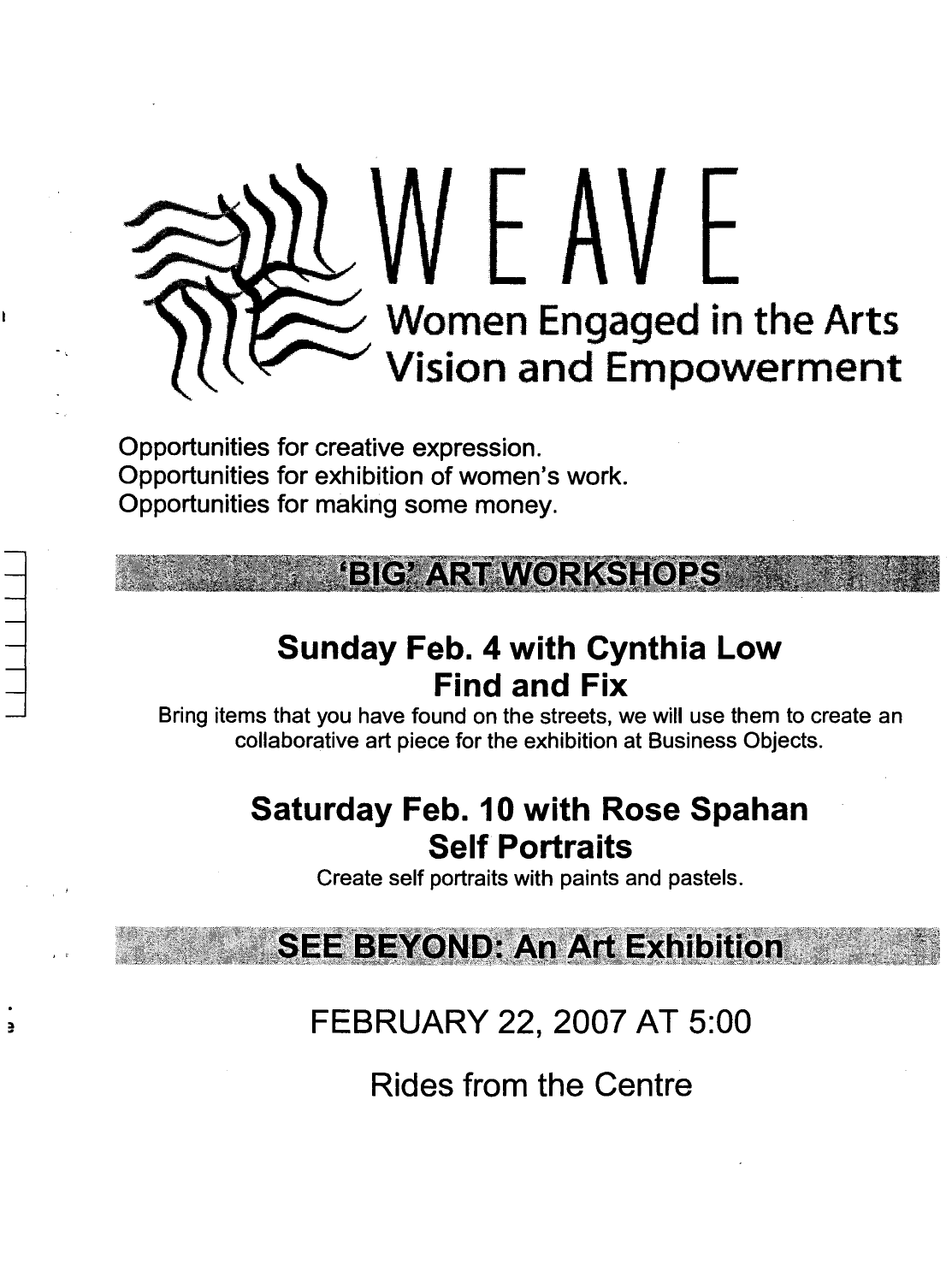## **DEWC Community Kitchen**

The DEWC Community Kitchen is a group of women who meet to cook healthy, nutritious



meals. Everyone is expected to participate in the menu selection shopping, preparation, and cooking; the only requirement is an interest in food, and a good appetite.

Good nutrition plays a key role in our community kitchen. Women learn new recipes and are introduced to new foods which contribute to a more balanced diet. As well, food is usually taken home for later consumption. Women often share nutritional knowledge as they cook and everyone gains from each other's enthusiasm.

As Community Kitchens are creative, healthy alternatives to feed the stomach, they also feed the souls. As hands prepare the food, a social atmosphere is created. Community Kitchens are a place to make new friends, engage in conversation, and learn new skills. Meal creation becomes a social activity that benefits everyone's health and social well-being.

**When: Sunday, February 18, 2007 Time: 5:00 TO 7:30 Facilitator: Linda Robertson**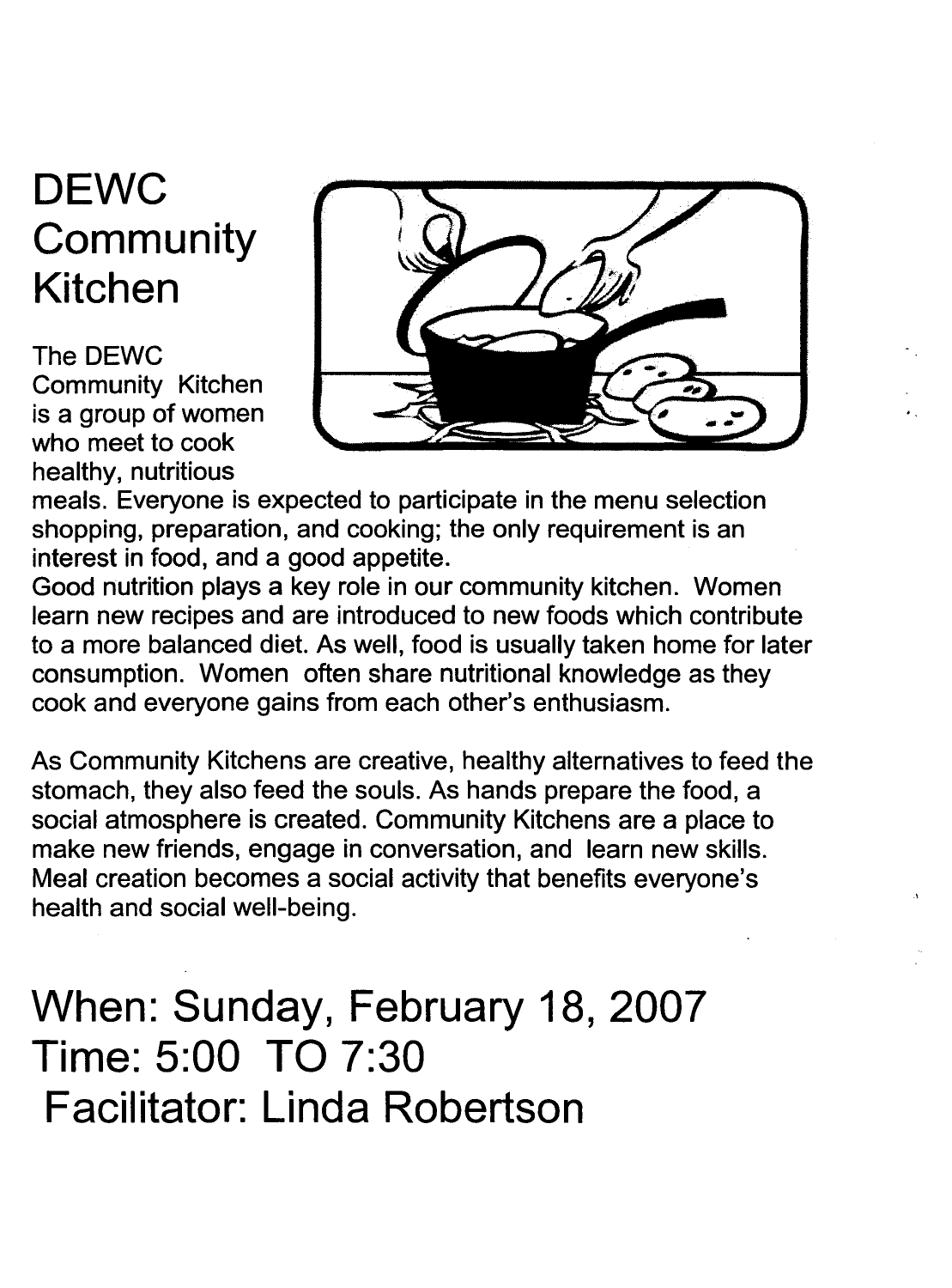

Make your own Chinese good luck sign, follow the numbers and colour the square red, a symbol of luck, success and prosperity.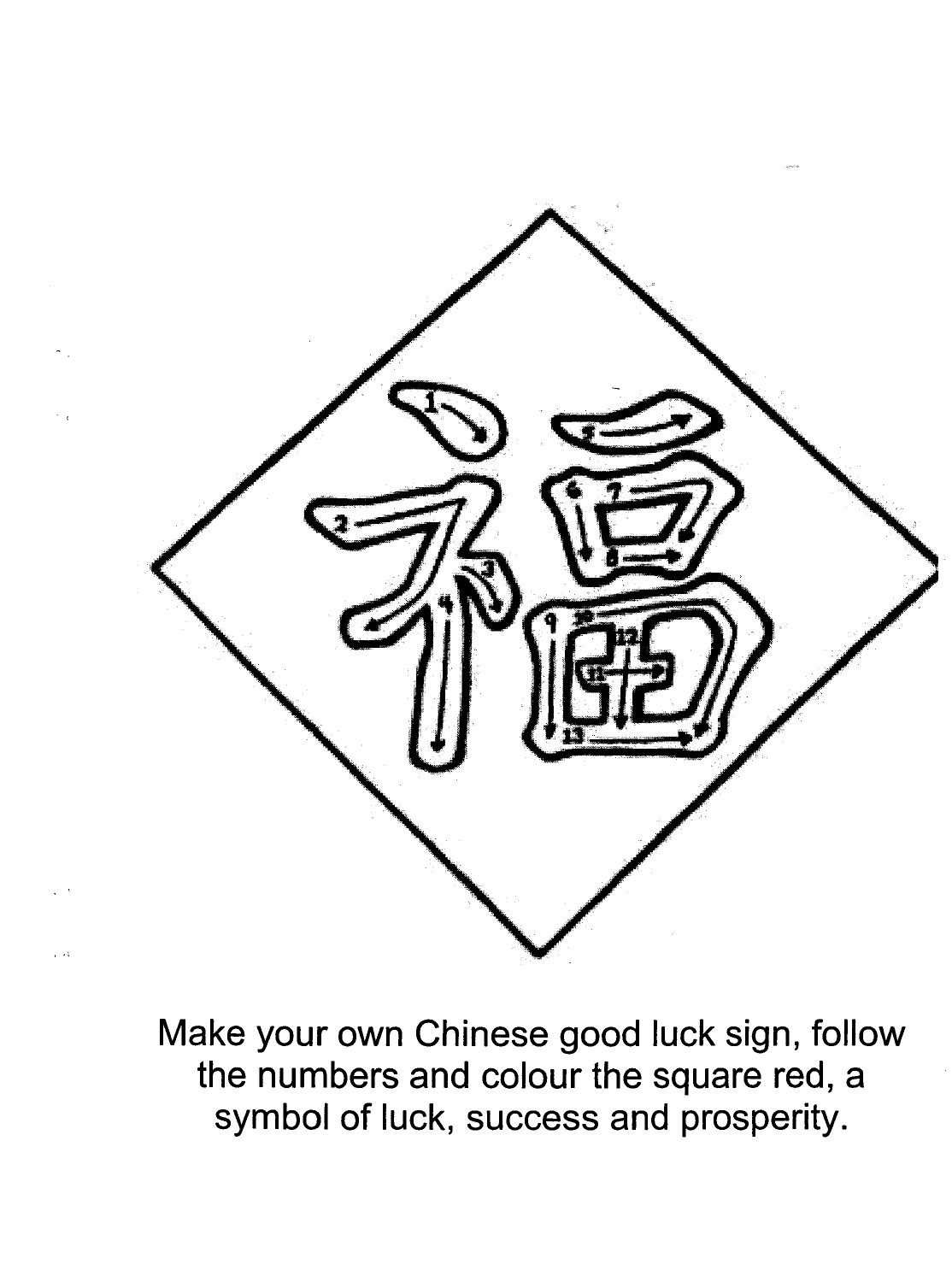

## **YEAR OF THE BOAR**

If you **were born in** 1923,1935,1947,1959, 1971, 1983, 1995, or! 2007, you are Pure of Heart. Boar people are generous and kind. Full of inner strength and courage, they can take on any task. A friend who listens, the Boar is sincere and trustworthy. They are driven by their passion for life.

It will be a good year for all. People will be more free and easy on the whole and the complaisant

attitude of the Boar will generate a feeling of abundance. But in spite of the favorable auspices here, like the Boar we will hesitate, waver and undermine our own abilities when opportunity calls.

The Boar's year is one of plenty. If life is worth living, it must be lived to the hilt. The Boar is as lavish, generous and affectionate. The fortunate Boar carries contentment and security. This is one year in which you could be happy without having or needing a lot of success or money to make it so. There will not seem to be many hurdles to overcome and the placid Boar radiates a sense of well-being. This year will find us entertaining a lot more than usual and getting ourselves involved in all sorts of activities. We find it a lot easier to make friends in the Boar's tolerant and expansive atmosphere.

At the Centre we will take the opportunities to create goodness and 'wealth'. We may not have wealth of money but we have wealth of character, heart and spirit. This year it only gets better, working together, building families and communities of our choice, having the courage to change and to fight for change.

Lunar New Year is not like Western New Year. At this time of the year when all actions should be pure and beautiful to foretell the coming year. It is a communal festival to honor our ancestors who continue to guide us. It is a time for an entire people to share a common idea of peace, harmony and mutual love.

## MAY YOU **ALL HAVE A WONDERFUL YEAR.**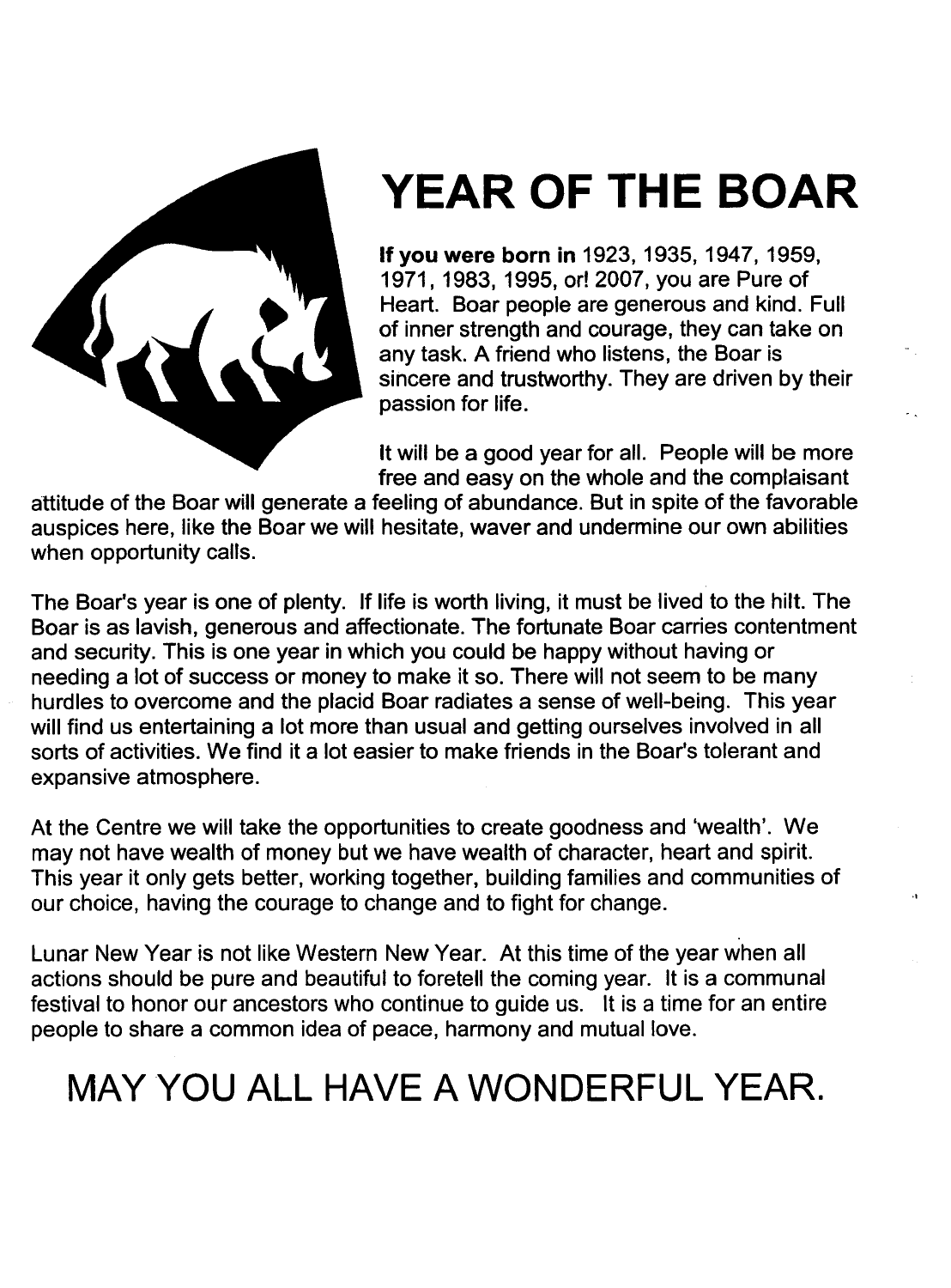## **LOVIN' THE CENTRE PRIZE WINNER FOR JANUARY IS** ...

## **EDNA EDGAR**

'This is where I met Catherine. People are nice. Good place to hang out or just have a laugh.'

She wins a \$20 gift certificate to HMV for music and movies.

**Here is some of what women had to say.**

Centre is home to a lot of women who are in need plus volunteering here you learn so much more.

I can walk in and get a hug and smile everyday. Meals are always good and staff go out of their way to help you.

A place to come and have a cup of coffee and also meet new people and enlarge your horizon.

Tell me what you love about the Centre. Write it down with your name and put it in the suggestion box located next to the elevator in the Centre. Each month a winner will be selected from all who wrote in. In February the prize is a \$25 gift certificate to Safeway.

## **Enter often but enter before February 22**

· .

**The name of the winner will be posted on the suggestion box and featured in the newsletter.**